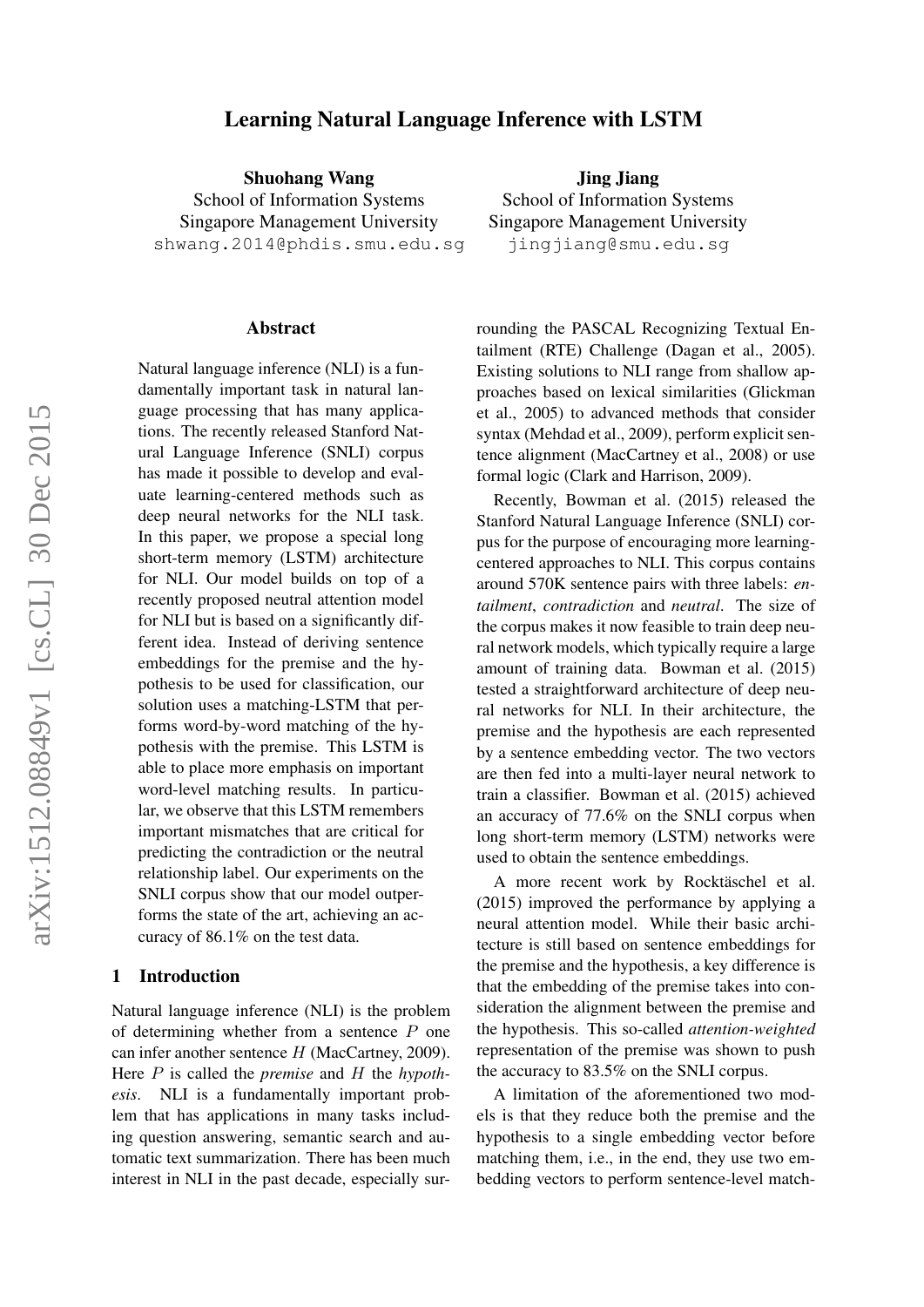ing. However, not all word or phrase-level matching results are equally important. For example, the matching between stop words in the two sentences is not likely to contribute much to the final prediction. Another example is that for a hypothesis to *contradict* a premise, a single word or phraselevel mismatch (e.g., a mismatch of the subjects of the two sentences) may be sufficient and other word or phrase-level matching results are less important, but this intuition is hard to be captured if we directly match two sentence embeddings.

In this paper, we propose a new LSTM-based architecture for learning natural language inference. Different from the models in (Bowman et al.,  $2015$ ) and (Rocktäschel et al.,  $2015$ ), our prediction is not based on whole sentence embeddings of the premise and the hypothesis. Instead, we use an LSTM to perform *word-by-word* matching of the hypothesis with the premise. Our LSTM sequentially processes the hypothesis, and at each position, it tries to match the current word in the hypothesis with an attention-weighted representation of the premise. Matching results that are critical for the final prediction will be "remembered" by the LSTM while less important matching results will be "forgotten." We refer to this architecture for natural language inference a match-LSTM, or *m*LSTM for short.

Using the SNLI corpus, we show that our *m*LSTM model improves the state-of-the-art performance on this data set by achieving a classification accuracy of 86.1%. Through qualitative analyses, we also show that the *m*LSTM architecture can indeed pick up the more important word-level matching results that need to be remembered for the final prediction. In particular, we observe that "good" word-level matching results are generally forgotten but important mismatches, which often indicate a *contradiction* or a *neutral* relationship, tend to be remembered.

## 2 Model

In this section, we present our *m*LSTM architecture for natural language inference.

## 2.1 Background

We first present the model by Rocktäschel et al. (2015) because our model builds on top of theirs. Their model uses LSTMs to process the premise and the hypothesis separately, with a neural attention component to find a soft alignment between the two sentences.

## LSTM

Let us first briefly review LSTM. LSTM is a special form of recurrent neural networks (RNNs), which process sequence data. LSTM uses a few gate vectors at each position to control the passing of information along the sequence and thus improves the modeling of long-range dependencies. While there are different variations of LSTMs, here we present the one adopted in (Rocktäschel et al., 2015). Specifically, let us use  $X =$  $(x_1, x_2, \ldots, x_N)$  to denote an input sequence, where  $\mathbf{x}_k \in \mathbb{R}^l$   $(1 \leq k \leq N)$ . At each position k, there is a set of internal vectors, including an input gate  $i_k$ , a forget gate  $f_k$ , an output gate  $o_k$  and a memory cell  $c_k$ . All these vectors will be used together to generate a hidden state  $h_k$ . The following transition equations define the LSTM architecture:

|  | $\mathbf{i}_k = \sigma(\mathbf{W}^i \mathbf{x}_k + \mathbf{V}^i \mathbf{h}_{k-1} + \mathbf{b}^i),$                                                         |
|--|------------------------------------------------------------------------------------------------------------------------------------------------------------|
|  | $\mathbf{f}_k = \sigma(\mathbf{W}^f \mathbf{x}_k + \mathbf{V}^f \mathbf{h}_{k-1} + \mathbf{b}^f),$                                                         |
|  | $\mathbf{o}_k = \sigma(\mathbf{W}^o \mathbf{x}_k + \mathbf{V}^o \mathbf{h}_{k-1} + \mathbf{b}^o),$                                                         |
|  | $\mathbf{c}_k = \mathbf{f}_k \odot \mathbf{c}_{k-1} + \mathbf{i}_k \odot \tanh(\mathbf{W}^c \mathbf{x}_k + \mathbf{V}^c \mathbf{h}_{k-1} + \mathbf{b}^c),$ |
|  | $\mathbf{h}_k = \mathbf{o}_k \odot \tanh(\mathbf{c}_k),$<br>$^{(1)}$                                                                                       |

where  $\sigma$  is the sigmoid function,  $\odot$  is the elementwise multiplication of two vectors, and all  $W \in$  $\mathbb{R}^{d \times l}$ ,  $V \in \mathbb{R}^{d \times d}$  and  $b \in \mathbb{R}^{d}$  are weight matrices and weight vectors to be learned.

#### Neural Attention Model

For the natural language inference task, we have two sentences  $X^s = (x_1^s, x_2^s, \dots, x_M^s)$  and  $X^t =$  $(\mathbf{x}_1^t, \mathbf{x}_2^t, \dots, \mathbf{x}_N^t)$ , where  $\mathbf{X}^s$  is the premise and  $\mathbf{X}^t$ is the hypothesis. Here each  $x$  is an embedding vector of the corresponding word and can be initialized using some pre-trained word embedding vectors. The goal is to predict a label  $y$  that indicates the relationship between  $X^s$  and  $X^t$ . In this paper, we assume y is one of *entailment*, *contradiction* and *neutral*.

Rocktäschel et al. (2015) first used two LSTMs to process the premise and the hypothesis, respectively, but initialized the second LSTM (for the hypothesis) with the last cell state of the first LSTM (for the premise). Let us use  $h_j^s$   $(1 \le j \le M)$ and  $h_k^t$  (1  $\leq k \leq N$ ) to denote the resulting hidden states corresponding to  $x_j^s$  and  $x_k^t$ , respectively. The main idea of the word-by-word attention model proposed by Rocktäschel et al. (2015)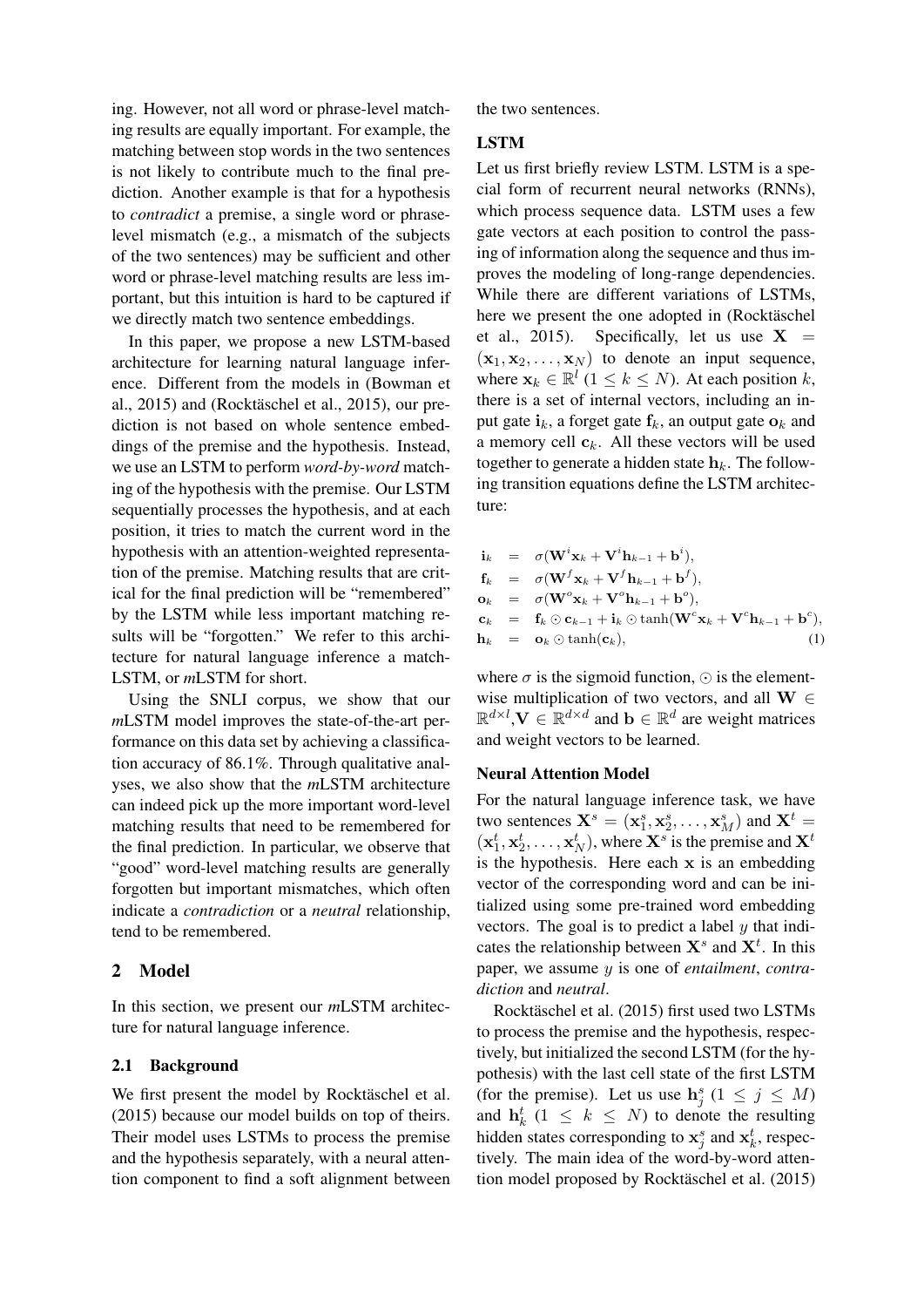is to introduce a series of attention-weighted combinations of the hidden states of the premise, where each weighted version of the premise is for a particular word in the hypothesis. Let us use  $a_k$ to denote such a vector for word  $\mathbf{x}_k^t$  in the hypothesis. We call these vectors  $\{\mathbf{a}_k\}_{k=1}^N$  the *attention vectors*. Specifically,  $a_k$  is defined as follows<sup>1</sup>:

$$
\mathbf{a}_k = \sum_{j=1}^M \alpha_{kj} \mathbf{h}_j^s, \qquad (2)
$$

where  $\alpha_{ki}$  is an attention weight that encodes the degree to which  $x_k^t$  in the hypothesis is aligned with  $x_j^s$  in the premise. The attention weight  $\alpha_{kj}$ is generated in the following way:

$$
\alpha_{kj} = \frac{\exp(e_{kj})}{\sum_{j'} \exp(e_{kj'})}, \qquad (3)
$$

where

$$
e_{kj} = \mathbf{w}^e \cdot \tanh(\mathbf{W}^s \mathbf{h}_j^s + \mathbf{W}^t \mathbf{h}_k^t + \mathbf{W}^a \mathbf{h}_{k-1}^a). (4)
$$

Here  $\cdot$  is the dot-product between two vectors, the vector  $\mathbf{w}^e \in \mathbb{R}^d$  and all matrices  $\mathbf{W} \in \mathbb{R}^{d \times d}$  contain weights to be learned, and  $h_{k-1}^a$  is another hidden state which we will explain below.

The attention-weighted premise  $a_k$  essentially tries to model the relevant parts in the premise with respect to  $x_k^t$ , i.e., the  $k^{\text{th}}$  word in the hypothesis. Rocktäschel et al. (2015) further built an RNN model over  $\{\mathbf a_k\}_{k=1}^N$  by defining the following hidden states:

$$
\mathbf{h}_k^a = \mathbf{a}_k + \tanh(\mathbf{V}^a \mathbf{h}_{k-1}^a), \tag{5}
$$

where  $V^a \in \mathbb{R}^{d \times d}$  is a weight matrix to be learned. We can see that the last  $\mathbf{h}_N^a$  aggregates all the previous  $a_k$  and can be seen as an attentionweighted representation of the whole premise. Rocktäschel et al. (2015) then used this  $\mathbf{h}_N^a$ , which represents the whole premise, together with  $h_N^t$ , which is an aggregated representation of the whole hypothesis<sup>2</sup>, to predict the label y.

### 2.2 Our Model

Although the neural attention model by Rocktäschel et al. (2015) achieved better results than Bowman et al. (2015), we see two limitations. First, the model still uses a single vector representation of the premise, namely  $\mathbf{h}_N^a$ , to match the entire hypothesis. We speculate that if we instead use each of the attention-weighted representations of the premise for matching, i.e. use  $a_k$  at position k to match the hidden state  $h_k^t$  of the hypothesis while we go through the hypothesis, we could achieve better matching quality. This can be done using an RNN which at each position takes in both  $a_k$  and  $h_k^t$  as its input and determines how well the overall matching of the two sentences is up to the current position. In the end the RNN will produce a single vector representing the matching of the two entire sentences.

The second limitation is that the model by Rocktäschel et al. (2015) does not explicitly allow us to place more emphasis on the more important matches between the premise and the hypothesis and down-weight the less critical matches. For example, matching of stop words is presumably less important than matching of content words. Also, some matching results may be particularly critical for making the final prediction and thus should be remembered. For example, consider the premise "*A dog jumping for a Frisbee in the snow.*" and the hypothesis "*A cat washes his face and whiskers with his front paw.*" When we sequentially process the hypothesis, once we see that the subject of the hypothesis *cat* does not match the subject of the premise *dog*, we have a high probability to believe that there is a contradiction. So this mismatch should be remembered.

Based on the two observations above, we propose to use an LSTM to sequentially match the two sentences. At each position the LSTM takes in both  $a_k$  and  $h_k^t$  as its input. The LSTM is expected to remember the more important matches between the two sentences for predicting the final label  $y$  and forget the less important ones. Figure 1 gives an overview of our model in contrast to the model by Rocktäschel et al. (2015).

Specifically, our model works as follows. First, similar to Rocktäschel et al. (2015), we process the premise and the hypothesis using two LSTMs, but we do not feed the last cell state of the premise to the LSTM of the hypothesis. This is because

We present the word-by-word attention model by Rocktäschel et al.  $(2015)$  in a different way but the underlying model is the same. Our presentation is close to the one by Bahdanau et al. (2015), with our attention vectors a corresponding to the context vectors c in their paper.

<sup>&</sup>lt;sup>2</sup>Strictly speaking, in (Rocktäschel et al., 2015),  $\mathbf{h}^t_N$  encodes both the premise and the hypothesis because the two sentences are chained. But  $\mathbf{h}_{N}^{t}$  places a higher emphasis on the hypothesis given the nature of RNNs.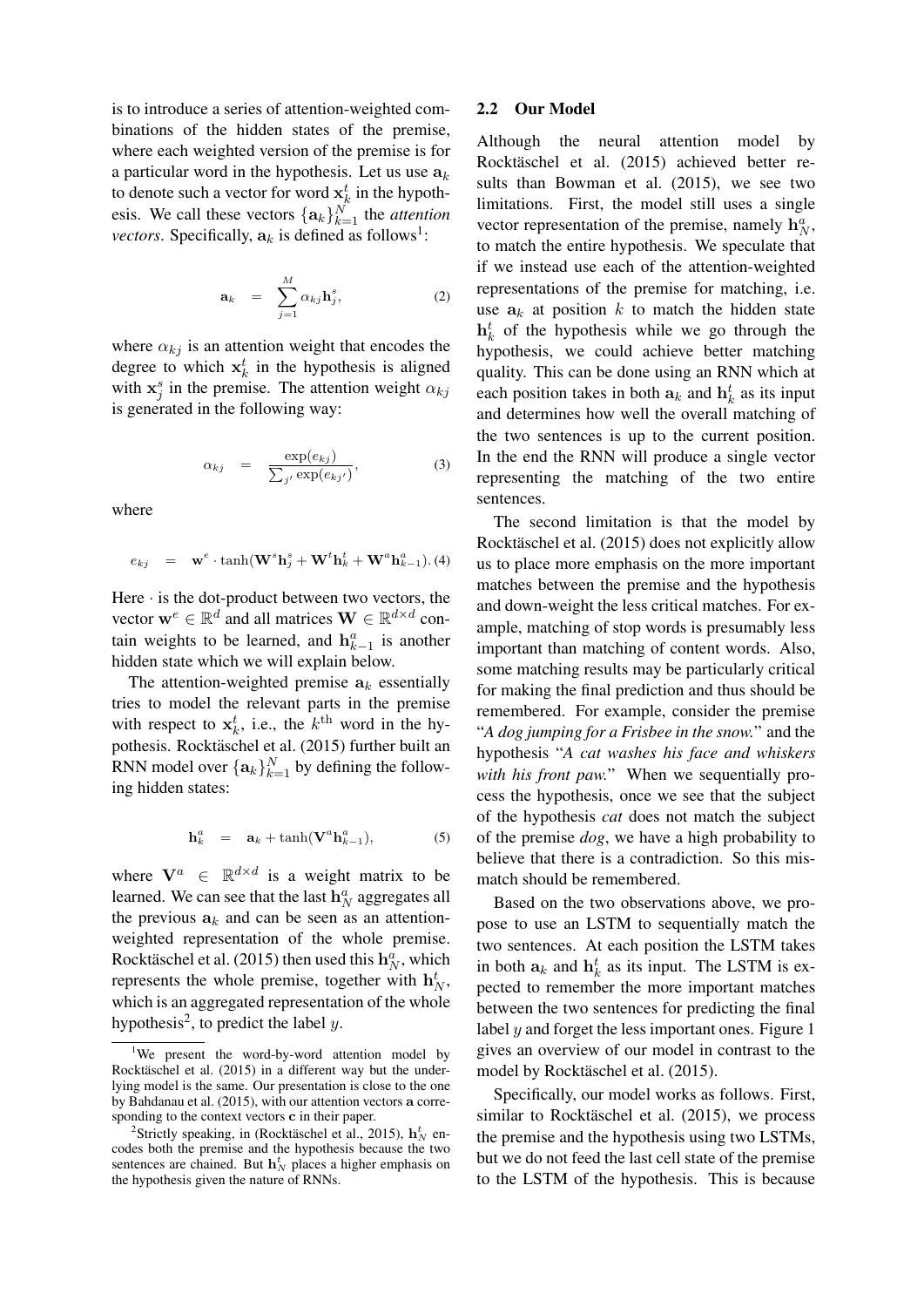

Figure 1: The top figure depicts the model by Rocktäschel et al.  $(2015)$  and the bottom figure depicts our model. Here  $H<sup>s</sup>$  represents all the hidden states  $h_j^s$ . We can see that in the model by Rocktäschel et al. (2015), each  $\mathbf{h}_k^a$  represents a weighted version of the premise only, while in our model, each  $\mathbf{h}_k^m$  represents the matching between the premise and the hypothesis up to position  $k$ .

we do not need the LSTM for the hypothesis to encode any knowledge about the premise but we will match the premise with the hypothesis using the hidden states of the two LSTMs. Again, we use  $\mathbf{h}_j^s$  and  $\mathbf{h}_k^t$  to represent these hidden states.

Next, we generate the attention vectors  $a_k$  similarly to Eqn (2). However, Eqn (4) will be replaced by the following equation:

$$
e_{kj} = \mathbf{w}^e \cdot \tanh(\mathbf{W}^s \mathbf{h}_j^s + \mathbf{W}^t \mathbf{h}_k^t + \mathbf{W}^m \mathbf{h}_{k-1}^m). (6)
$$

The only difference here is that we use a hidden state  $h^m$  instead of  $h^a$ , and the way we define  $h^m$ is very different from the definition of  $h^a$ .

Our  $\mathbf{h}_k^m$  is the hidden state at position k generated from our *m*LSTM. This LSTM models the *matching* between the premise and the hypothesis. Important matches will be "remembered" by the LSTM while non-essential ones will be "forgotten." We use the concatenation of  $a_k$ , which is the attention-weighted version of the premise for the  $k^{\text{th}}$  word in the hypothesis, and  $\mathbf{h}_k^t$ , the hid-

den state for the  $k^{\text{th}}$  word itself, as input to the *m*LSTM.

Specifically, let us define

$$
\mathbf{m}_k = \begin{bmatrix} \mathbf{a}_k \\ \mathbf{h}_k^t \end{bmatrix} . \tag{7}
$$

We then build the *m*LSTM as follows:

$$
\mathbf{i}_{k}^{m} = \sigma(\mathbf{W}^{mi}\mathbf{m}_{k} + \mathbf{V}^{mi}\mathbf{h}_{k-1}^{m} + \mathbf{b}^{mi}),
$$
\n
$$
\mathbf{f}_{k}^{m} = \sigma(\mathbf{W}^{mf}\mathbf{m}_{k} + \mathbf{V}^{mf}\mathbf{h}_{k-1}^{m} + \mathbf{b}^{mf}),
$$
\n
$$
\mathbf{o}_{k}^{m} = \sigma(\mathbf{W}^{mo}\mathbf{m}_{k} + \mathbf{V}^{mo}\mathbf{h}_{k-1}^{m} + \mathbf{b}^{mo}),
$$
\n
$$
\mathbf{c}_{k}^{m} = \mathbf{f}_{k}^{m} \odot \mathbf{c}_{k-1}^{m} + \mathbf{i}_{k}^{m} \odot \tanh(\mathbf{W}^{mc}\mathbf{m}_{k} + \mathbf{V}^{mc}\mathbf{h}_{k-1}^{m} + \mathbf{b}^{mc}),
$$
\n
$$
\mathbf{h}_{k}^{m} = \mathbf{o}_{k}^{m} \odot \tanh(\mathbf{c}_{k}^{m}).
$$
\n(8)

With this *m*LSTM, finally we use only  $\mathbf{h}_N^m$  to predict the label  $y$ .

### 2.3 Implementation Details

Besides the *m*LSTM architecture, which is the main difference of our model from the model by Rocktäschel et al. (2015), we also introduce a few other changes.

First, we insert a special word *NULL* to the premise, and we allow words in the hypothesis to be aligned with this *NULL*. This is inspired by common practice in machine translation. Specifically, we introduce a vector  $\mathbf{h}_0^s$ , which is fixed to be a vector of 0s of dimension d. This  $h_0^s$  represents *NULL* and is used together with other  $h_j^s$  to derive the attention vectors  $\{\mathbf{a}_k\}_{k=1}^N$ .

Second, we use word embeddings trained from GloVe (Pennington et al., 2014) instead of word2vec vectors. The main reason is that GloVe word embeddings cover more words in the SNLI corpus than word2vec $3$ .

Third, for words which do not have pre-trained word embeddings, we take the average of the embeddings of all the words (in GloVe) surrounding the unseen word within a window size of 9 (4 on the left and 4 on the right) as an approximation of the embedding of this unseen word. Then we do not update any word embedding when learning our model. Although this is a very crude approximation, it reduces the number of parameters we need to update, and as it turns out, we can still achieve better performance than Rocktäschel et al. (2015).

 $3$ The SNLI corpus contains  $37K$  unique tokens. Around 12.1K of them cannot be found in word2vec but only around 4.1K of them cannot be found in GloVe.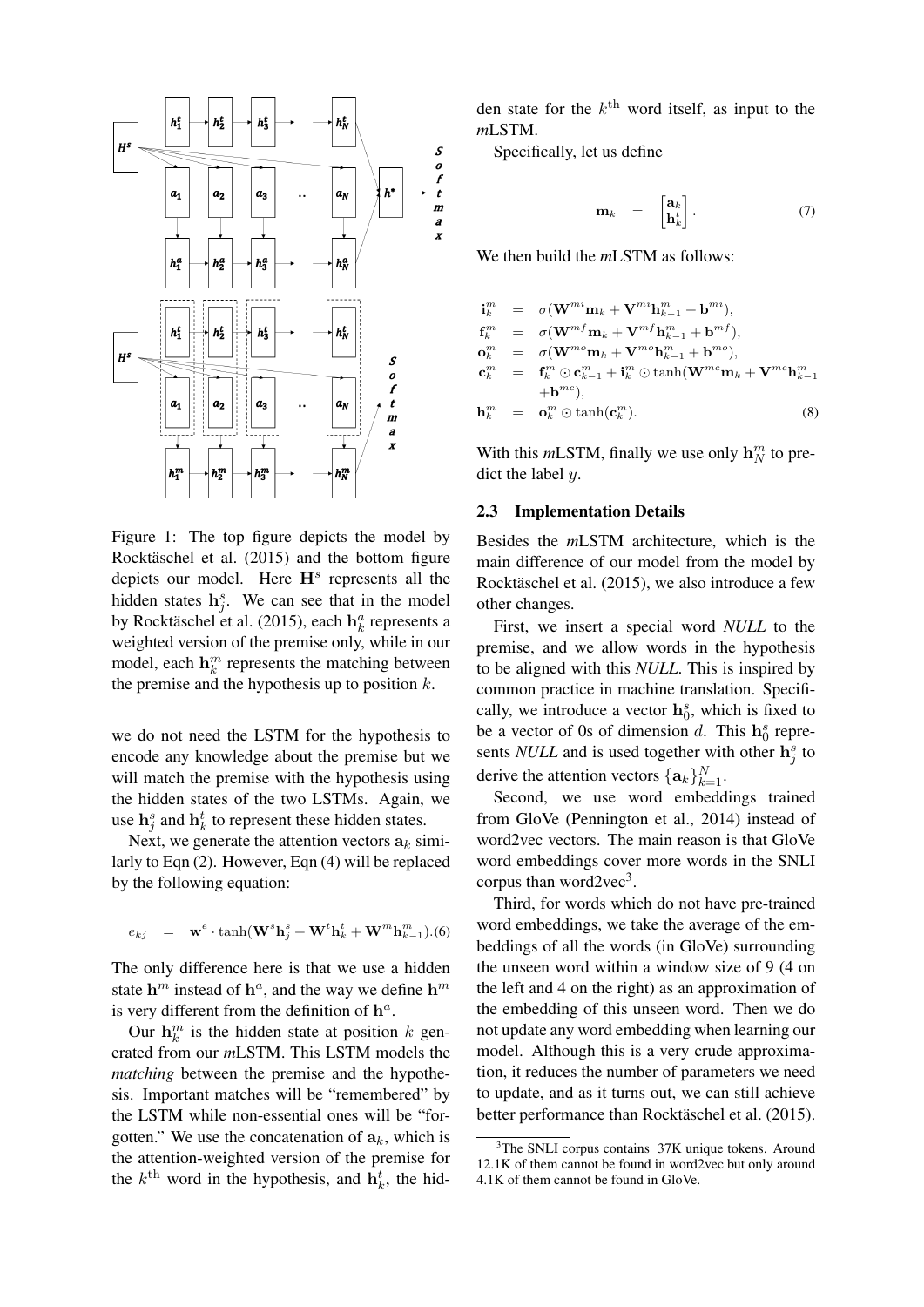| Model                                              | d   | $\boxed{\theta _{W+M}}$ | $ \theta _M$ | Train | Dev                      | Test |
|----------------------------------------------------|-----|-------------------------|--------------|-------|--------------------------|------|
| LSTM [Bowman et al. $(2015)$ ]                     |     | 10M                     | 221K         | 84.4  |                          | 77.6 |
| Classifier [Bowman et al. (2015)]                  |     |                         |              | 99.7  | $\overline{\phantom{0}}$ | 78.2 |
| LSTM shared [Rocktäschel et al. (2015)]            | 159 | 3.9M                    | 252K         | 84.4  | 83.0                     | 81.4 |
| Word-by-word attention [Rocktäschel et al. (2015)] | 100 | 3.9M                    | 252K         | 85.3  | 83.7                     | 83.5 |
| Word-by-word attention (our implementation)        | 150 | 340K                    | 340K         | 85.5  | 83.3                     | 82.6 |
| m <sub>L</sub> STM                                 | 150 | 544K                    | 544K         | 91.0  | 86.2                     | 85.7 |
| <i>mLSTM</i> with bi-LSTM sentence modeling        |     | 1.4M                    | 1.4M         | 91.3  | 86.6                     | 86.0 |
| mLSTM                                              | 300 | 1.9M                    | 1.9M         | 92.0  | 86.9                     | 86.1 |
| $mLSTM$ with word embedding                        | 300 | 1.3M                    | 1.3M         | 88.6  | 85.4                     | 85.3 |

Table 1: Experiment results in terms of accuracy. d is the dimension of the hidden states.  $|\theta|_{W+M}$  is the total number of parameters and  $|\theta|_M$  is the number of parameters excluding the word embeddings. Note that the five models in the last section do not update word embeddings. The last three columns are the accuracies of the trained models on the training data, the development data and the test data, respectively.

# 3 Experiments

In this section, we present the evaluation of our model. We first perform quantitative evaluation, comparing our model with the model by Rocktäschel et al. (2015). We then conduct some qualitative analyses to understand how our *m*LSTM model works in matching the premise and the hypothesis.

# 3.1 Experiment Settings

Data: We use the SNLI corpus to test the effectiveness of our model. The original data set contains 570,152 sentence pairs, each labeled with one of the following relationships: *entailment*, *contradiction*, *neutral* and *–*, where *–* indicates a lack of consensus from the human annotators. We discard the sentence pairs labeled with *–* and keep the remaining ones for our experiments. In the end, we have 549,367 pairs for training, 9,842 pairs for development and 9,824 pairs for testing. This follows the same data partition used by Bowman et al. (2015) in their experiments. We perform three-class classification and use accuracy as our evaluation metric.

Parameters: We use the Adam method (Kingma and Ba, 2014) with hyperparameters  $\beta_1$  set to 0.9 and  $\beta_2$  set to 0.999 for optimization. The initial learning rate is set to be 0.001 with a decay ratio of 0.95 for each iteration. The batch size is set to be 30. We experiment with  $d = 150$  and  $d = 300$ where  $d$  is the dimension of all the hidden states of the LSTMs.

Methods for comparison: We mainly want to compare our model with the word-by-word attention model by Rocktäschel et al. (2015) because this model achieved the state-of-the-art performance on the SNLI corpus. To ensure fair comparison, besides comparing with the accuracy reported by Rocktäschel et al. (2015), we also reimplemented their word-by-word attention model ourselves and report the performance of our implementation. We also consider a few variations of our model. Specifically, the following models are implemented and tested in our experiments:

- Word-by-word attention ( $d = 150$ ): This is our implementation of the word-by-word attention model by Rocktäschel et al. (2015), where we set the dimension of the hidden states to 150. The differences between our implementation and the original implementation by Rocktäschel et al.  $(2015)$  are the following: (1) We also add a *NULL* token to the premise for matching. (2) We do not feed the last cell state of the LSTM for the premise to the LSTM for the hypothesis, to keep it consistent with the implementation of our model. (3) For word representation, we also use the GloVe word embeddings as in the implementation of our model, and we do not update the word embeddings. For unseen words, we adopt the same strategy as described in Section 2.3.
- $mLSTM$  ( $d = 150$ ): This is our  $mLSTM$ model with d set to 150.
- *m*LSTM with bi-LSTM sentence modeling  $(d = 150)$ : This is the same as the model above except that when we derive the hidden states  $h_j^s$  and  $h_k^t$  of the two sentences, we use bi-LSTMs instead of LSTMs. We implement this model to see whether bi-LSTMs allow us to better align the sentences.
- *m*LSTM ( $d = 300$ ): This is our *mLSTM* model with d set to 300.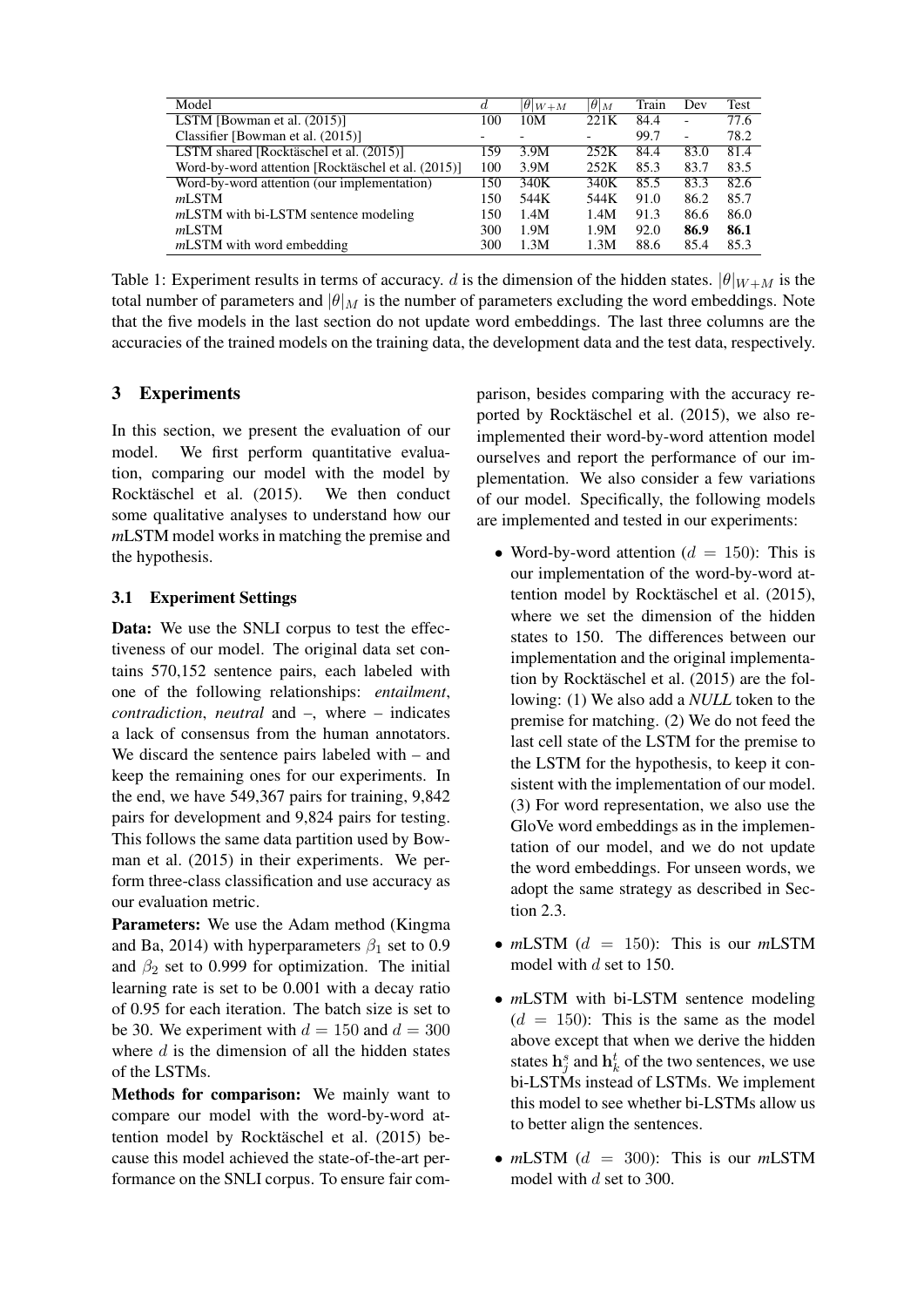•  $mLSTM$  with word embedding  $(d = 300)$ : This is the same as the model above except that we directly use the word embedding vectors  $x_j^s$  and  $x_k^t$  instead of the hidden states  $h_j^s$  and  $\dot{h}_k^t$  in our model. In this case, each attention vector  $a_k$  is a weighted sum of  $\{x_j^s\}_{j=1}^M$ . We experiment with this setting because we hypothesize that the effectiveness of our model is largely related to the *m*LSTM that models the matching rather than the use of LSTMs to process the original sentences.

# 3.2 Quantitative Results

Table 1 compares the performance of the various models we tested together with some previously reported results. We have the following observations: (1) First of all, we can see that when we set d to 300, our model achieves an accuracy of 86.1% on the test data, which to the best of our knowledge is the highest on this data set. (2) If we compare our *m*LSTM model with our implementation of the word-by-word attention model by Rocktäschel et al.  $(2015)$  under the same setting with  $d = 150$ , we can see that our performance on the test data (85.7%) is still higher than that of the other model (82.6%). We also tested statistical significance and found the improvement to be statistically significant at the 0.001 level. (3) The performance of *m*LSTM with bi-LSTM sentence modeling compared with the model with standard LSTM sentence modeling when  $d$  is set to 150 shows that using bi-LSTM to process the original sentences helps (86.0% vs. 85.7% on the test data), but the difference is small. Therefore when we increased  $d$  to 300 we did not experiment with bi-LSTM sentence modeling. (4) Interestingly, when we experimented with the *m*LSTM model using the pre-trained word embeddings instead of LSTM-generated hidden states as initial representations of the premise and the hypothesis, we were able to achieve an accuracy of 85.3% on the test data, which is still better than previously reported state of the art. This suggests that the *m*LSTM architecture coupled with the attention model works well, regardless of whether or not we use LSTM to process the original sentences.

## 3.3 Qualitative Analyses

To obtain a better understanding of how our proposed model actually performs the matching between a premise and a hypothesis, we further conduct the following analyses. First, we look at the

learned word-by-word alignment weights  $\alpha_{ki}$  to check whether the soft alignment makes sense. This is the same as what was done in (Rocktäschel et al., 2015). We then look at the values of the various gate vectors of the *m*LSTM. By looking at these values, we are able to check (1) whether the model is able to differentiate between more important and less important word-level matching results, and (2) whether the model forgets certain matches and remembers certain other matches.

While we have looked at a random sample of sentence pairs, here we show only three examples. These three sentence pairs share the same premise but have different hypotheses and different relationship labels. They are given in Table 2. We can see that the first hypothesis is an entailment. The second hypothesis is a contradiction because it mentions a completely different event. The third hypothesis is neutral to the premise because the phrase "with his owner" cannot be inferred from the premise.

## Word Alignment

First, let us look at the top-most plots of Figure 2, Figure 3 and Figure 4. These plots show the alignment weights  $\alpha_{ki}$  between the hypothesis and the premise, where a darker color corresponds to a larger value of  $\alpha_{kj}$ . Recall that  $\alpha_{kj}$  is the degree to which the word  $x_k^t$  in the hypothesis is aligned with the word  $x_j^s$  in the premise. Also recall that the weights  $\alpha_{kj}$  are configured such that for the same k all the  $\alpha_{kj}$  add up to 1. This means the weights in the same row in these plots add up to 1.

From the three plots we can see that the alignment weights generally make sense. For example, in Example 1, "animal" is strongly aligned with "dog" while "toy" aligned with "Frisbee." The phrase "cold weather" is aligned with "snow." In Example 3, we also see that "pet" is strongly aligned with "dog" while "game" aligned with "Frisbee."

In Example 2, "cat" is strongly aligned with "dog" and "washes" is aligned with "jumping." It may appear that these matches are wrong. However, "dog" is likely the best match for "cat" among all the words in the premise, and as we will show later, this match between "cat" and "dog" is actually a strong indication of a contradiction between the two sentences. The same explanation applies to the match between "washes" and "jumping."

We also observe that some words are aligned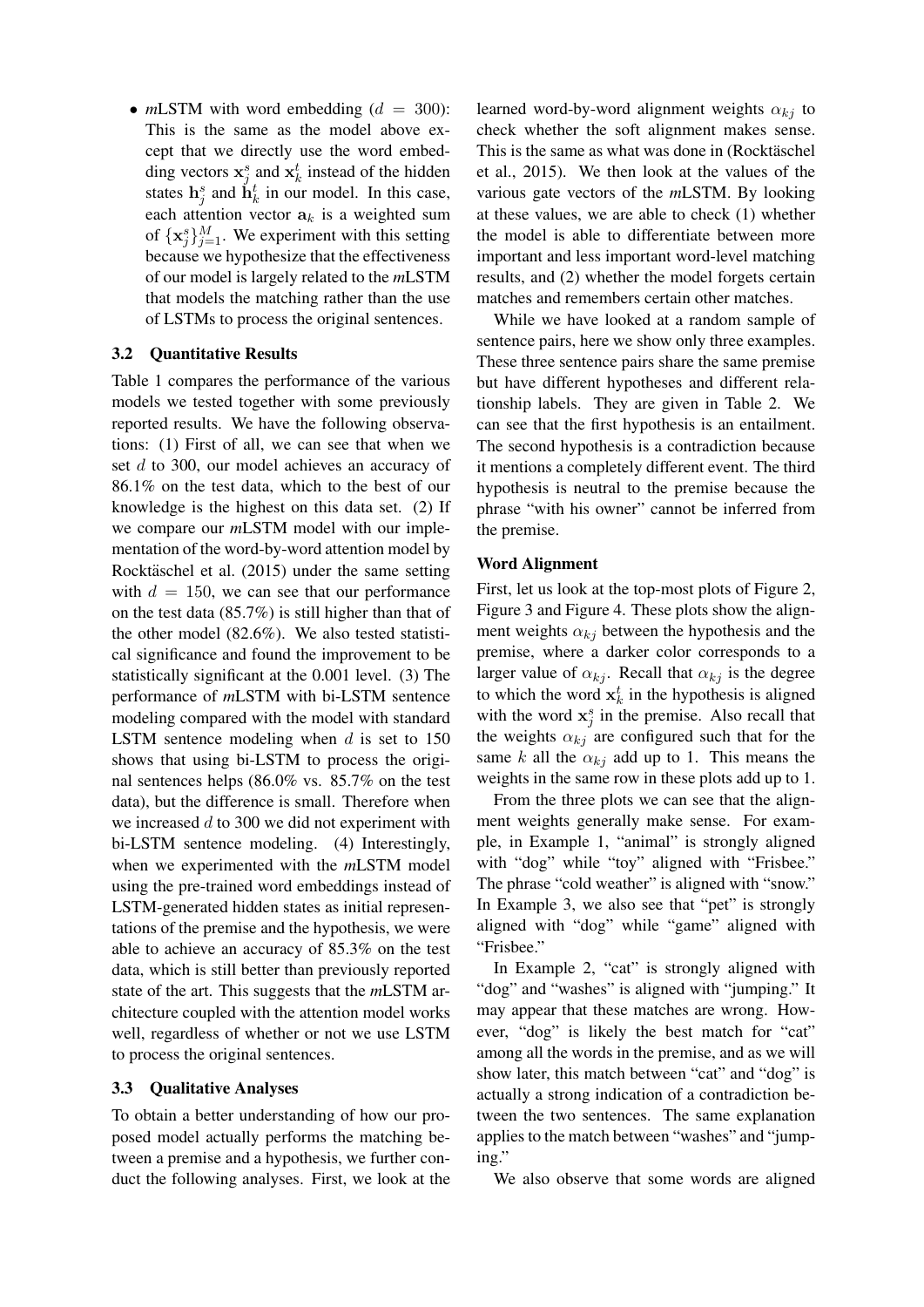|                   | ID | sentence                                                                                                                                                                                                           | label                                  |
|-------------------|----|--------------------------------------------------------------------------------------------------------------------------------------------------------------------------------------------------------------------|----------------------------------------|
| Premise           |    | A dog jumping for a Frisbee in the snow.                                                                                                                                                                           |                                        |
| <b>Hypothesis</b> |    | Example 1 An animal is outside in the cold weather, playing with a plastic toy.<br>Example 2 A cat washed his face and whiskers with his front paw.<br>Example 3 A pet is enjoying a game of fetch with his owner. | entailment<br>contradiction<br>neutral |

Table 2: Three examples of sentence pairs with different relationship labels.

with the *NULL* token we inserted. For example, the word "is" in the hypothesis in Example 1 does not correspond to any word in the premise and is therefore aligned with *NULL*. The words "face" and "whiskers" in Example 2 and "owner" in Example 3 are also aligned with *NULL*. Intuitively, if some important content words in the hypothesis cannot find a match in the premise and are therefore aligned with *NULL*, then we should have a higher chance to believe that the relationship label is either contradiction or neutral.

### Values of Gate Vectors

Next, let us look at the values of the learned gate vectors of our *m*LSTM for the three examples. We show these values under the setting where  $d$  is set to 150. Each row of these plots corresponds to one of the 150 dimensions. Again, a darker color indicates a higher value.

An input gate controls whether the input at the current position should be used in deriving the final hidden state of the current position. From the three plots of the input gates of the three examples, we can observe that generally for stop words such as prepositions and articles the input gates have lower values, suggesting that the matches of these words in the hypothesis with the premise are less important for deriving the hidden state of the current position, and hence less important for predicting the final relationship label. On the other hand, content words such as nouns and verbs tend to have higher values of the input gates, which also makes sense because these words are generally more important for determining the relationship label between the two sentences. Overall, the observation with the input gates verifies our assumption that the *m*LSTM helps differentiate the more important word-level matching results from the less important ones.

Next, let us look at the forget gates. Recall that a forget gate controls the importance of the *previous* cell state in deriving the final hidden state of the current position. Higher values of a forget gate indicate that we need to remember the previous cell state and pass it on whereas lower values indicate that we should probably forget the previous cell. From the three plots of the forget gates of the three examples, we can see that overall the colors are the lightest for Example 1, which is an entailment. Light colors correspond to low values, and in this case they suggest that when the hypothesis is an entailment of the premise, the *m*LSTM tends to forget the previous matching results. On the other hand, for Example 2 and Example 3, which are contradiction and neutral, we see generally darker colors, which correspond to higher values of the forget gates. In particular, in Example 2, we can see that the colors are consistently dark starting from the word "his" in the hypothesis until the end. We believe the explanation is that after the *m*LSTM processes the first three words of the hypothesis, "A cat washes," it sees that the matchings between "cat" and "dog" and between "washes" and "jumping" are both strong indications of a contradiction, and therefore these matching results need to be remembered until the end of the *m*LSTM for the final softmax-based classifier to make a prediction.

We have also checked the plots for the forget gates of some other sentence pairs, and we observe that generally for entailment, the forget gates have low values, while for contradiction and neutral, the forget gates start to have high values from certain position of the hypothesis. We therefore hypothesize that the way the *m*LSTM works is as follows. It remembers important mismatches, which are useful for predicting the contradiction or the neutral relationship, and forgets good matches. At the end of the *m*LSTM, if no important mismatch is remembered, the final classifier then will likely predict entailment by default. Otherwise, depending on the kind of mismatch remembered, the classifier will predict either contradiction or neutral.

It is also interesting to point out that the values of the input gates seem to have a negative correlation with the values of the forget gates. In other words, at each position of the hypothesis, if the input gate has high values, then the forget gate tends to have low values, and vice versa.

For the output gates, we are not able to draw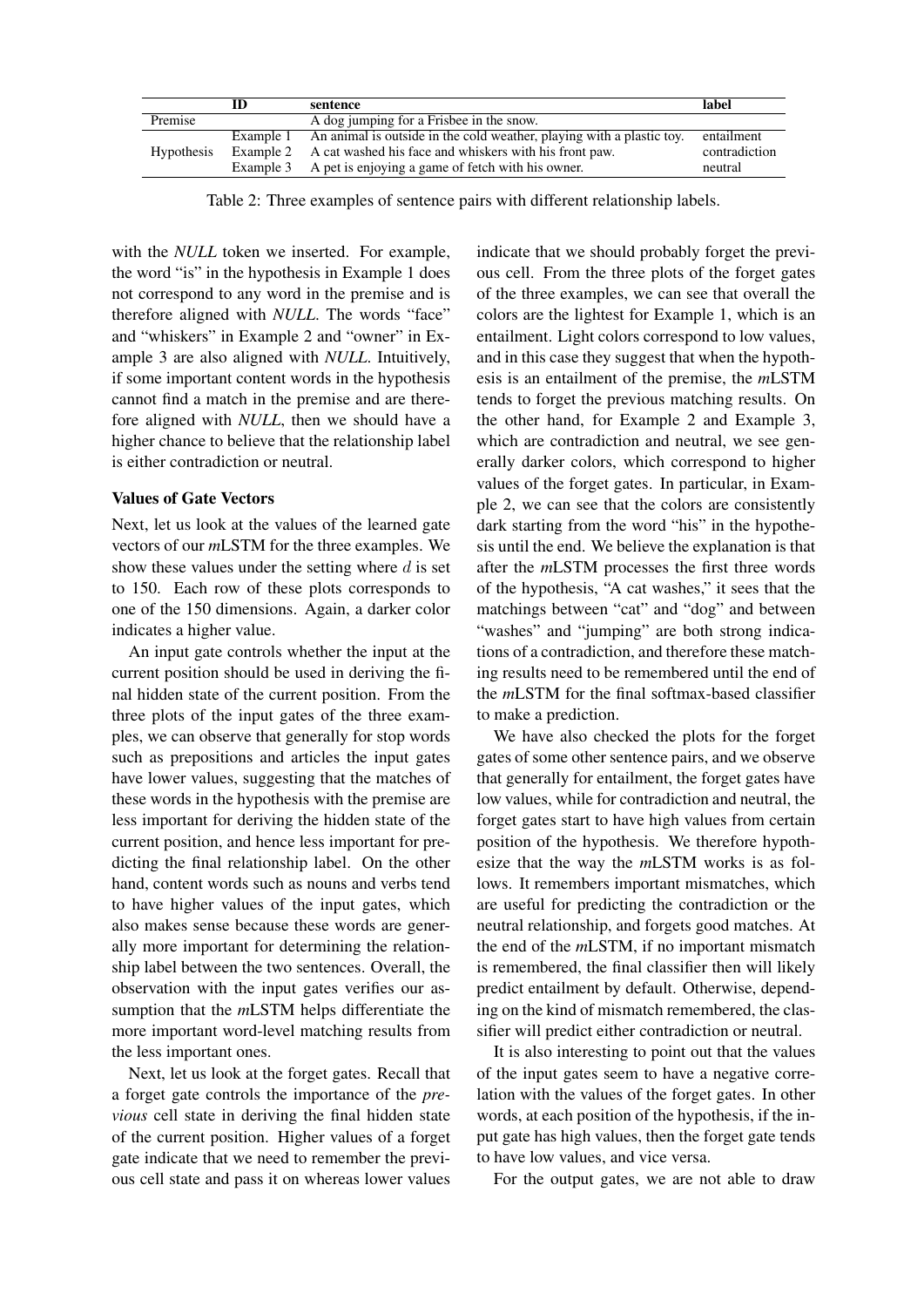any important conclusion except that the output gates seem to be positively correlated with the input gates but they tend to be darker than the input gates.

## 4 Related Work

There has been much work on natural language inference. Shallow methods rely mostly on lexical similarities but are shown to be robust. For example, Bowman et al. (2015) experimented with a lexicalized classifier-based method, which only uses lexical information to extract features used by a classifier, and the method achieves an accuracy of 78.2% on the SNLI corpus. More advanced methods use syntactic structures of the sentences to help matching them. For example, Mehdad et al. (2009) applied syntactic-semantic tree kernels for recognizing textual entailment. Because inference is essentially a logic problem, methods based on formal logic (Clark and Harrison, 2009) or natural logic (MacCartney, 2009) have also been proposed. A comprehensive review on existing work on natural language inference can be found in (Sammons et al., 2011).

The work most relevant to ours is the recently proposed neural attention model-based method by Rocktäschel et al. (2015), which we have detailed in previous sections. Neural attention models have recently been applied to some natural language processing tasks including machine translation (Bahdanau et al., 2014), abstractive summarization (Rush et al., 2015) and question answering (Hermann et al., 2015). Rocktäschel et al. (2015) showed that the neural attention model could help derive a better representation of the premise to be used to match the hypothesis, whereas in our work we also use it to derive representations of the premise that are used to sequentially match the words in the hypothesis.

The Stanford Natural Language Inference corpus is new and so far it has only been used in a few studies. Besides the work by Bowman et al. (2015) themselves and by Rocktäschel et al. (2015), there is another study by Vendrov et al. (2015) in which a *Skip-Thought* model by Kiros et al. (2015) was applied to the NLI task. The authors reported an accuracy of 81.5% on the data set. Because this accuracy is lower than the best performance reported by Rocktäschel et al.  $(2015)$  and because our main focus was to examine the effectiveness of our match-LSTM compared with the model by

Rocktäschel et al. (2015), we did not include their study for comparison in our experiments.

# 5 Conclusions

In this paper, we proposed a special LSTM architecture for the task of natural language inference. Based on a recent work by Rocktäschel et al. (2015), we first used neural attention models to derive attention-weighted vector representations of the premise. We then designed a match-LSTM that processes the hypothesis word by word while trying to match the hypothesis with the premise. Specifically the *m*LSTM takes in as input both the current hidden state of the hypothesis and an attention-weighted representation of the premise, and generates an output that represents the matching between the premise and the hypothesis up to the current position. As a result, the last hidden state of the *m*LSTM can be used for predicting the relationship between the premise and the hypothesis.

Experiments on the SNLI corpus showed that the *m*LSTM model outperformed the state-of-theart performance reported so far on this data set. Moreover, closer analyses on the gate vectors revealed that our *m*LSTM indeed remembers and passes on important matching results, which are typically mismatches that indicate a contradiction or a neutral relationship between the premise and the hypothesis.

## References

- Dzmitry Bahdanau, Kyunghyun Cho, and Yoshua Bengio. 2014. Neural machine translation by jointly learning to align and translate. *arXiv preprint arXiv:1409.0473*.
- Dzmitry Bahdanau, HyungHyun Cho, and Yoshua Bengio. 2015. Neural machine translation by jointly learning to align and translate. In *Proceedings of the International Conference on Learning Representations*.
- Samuel R Bowman, Gabor Angeli, Christopher Potts, and Christopher D Manning. 2015. A large annotated corpus for learning natural language inference. In *Proceedings of the 2015 Conference on Empirical Methods in Natural Language Processing*, pages 632–642.
- Peter Clark and Phil Harrison. 2009. An inferencebased approach to recognizing entailment. In *Proceedings of the Text Analysis Conference*.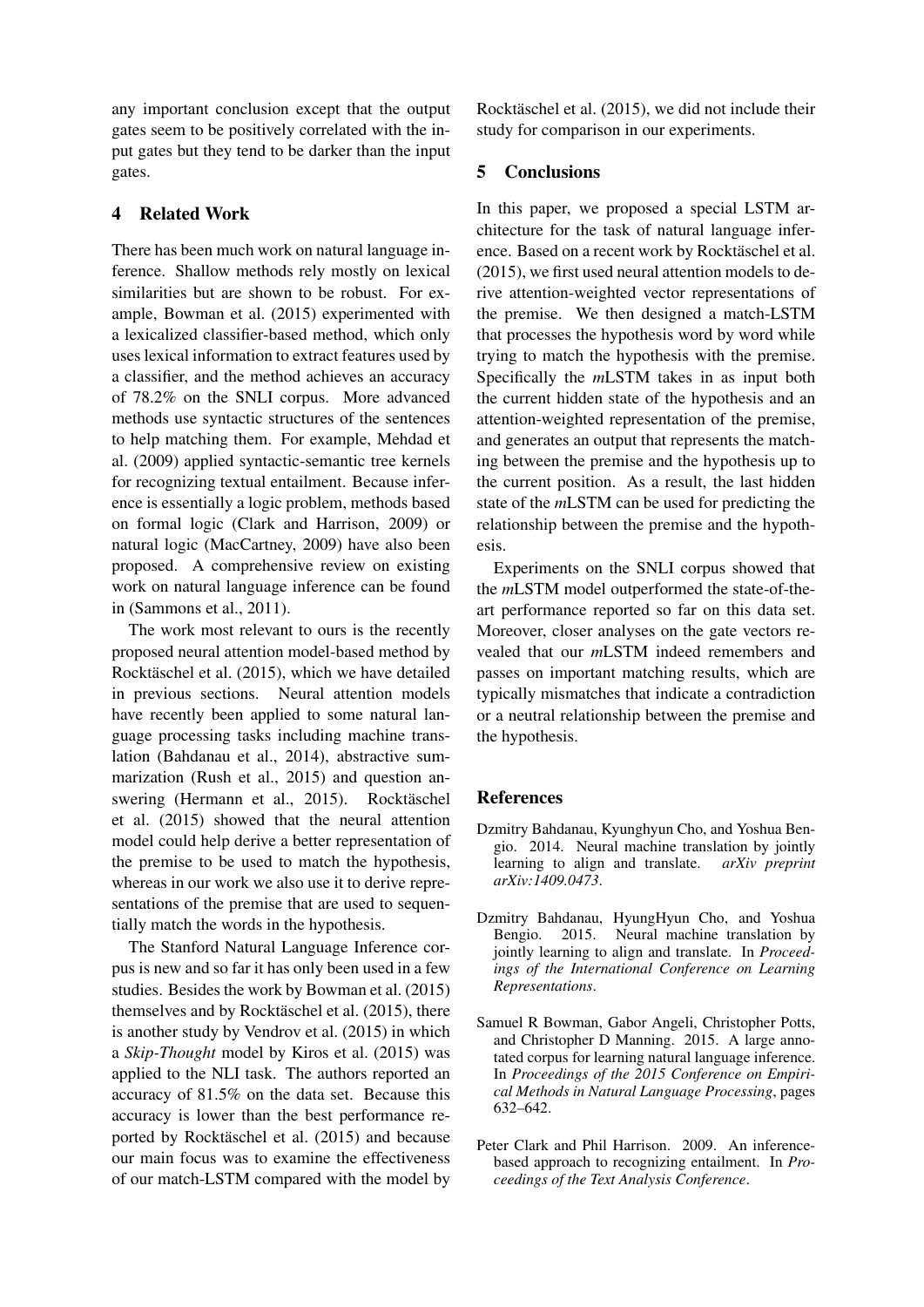- Ido Dagan, Oren Glickman, and Bernardo Magnini. 2005. The PASCAL Recognising Textual Entailment Challenge. In *Proceedings of the PASCAL Challenges Workshop on Recognizing Textual Entailment*.
- Oren Glickman, Ido Dagan, and Moshe Koppel. 2005. Web based probabilistic textual entailment. In *Proceedings of the PASCAL Challenges Workshop on Recognizing Textual Entailment*.
- Karl Moritz Hermann, Tomas Kocisky, Edward Grefenstette, Lasse Espeholt, Will Kay, Mustafa Suleyman, and Phil Blunsom. 2015. Teaching machines to read and comprehend. In *Advances in Neural Information Processing Systems*, pages 1684– 1692.
- Diederik Kingma and Jimmy Ba. 2014. Adam: A method for stochastic optimization. *arXiv preprint arXiv:1412.6980*.
- Ryan Kiros, Yukun Zhu, Ruslan R Salakhutdinov, Richard Zemel, Raquel Urtasun, Antonio Torralba, and Sanja Fidler. 2015. Skip-thought vectors. In *Advances in Neural Information Processing Systems*, pages 3276–3284.
- Bill MacCartney, Michel Galley, and Christopher D Manning. 2008. A phrase-based alignment model for natural language inference. In *Proceedings of the Conference on Empirical Methods in Natural Language Processing*.
- Bill MacCartney. 2009. *Natural Language Inference*. Ph.D. thesis, Stanford University.
- Yashar Mehdad, Alessandro Moschitti1, and Fabio Massiomo Zanzotto. 2009. SemKer: Syntactic/semantic kernels for recognizing textual entailment. In *Proceedings of the Text Analysis Conference*.
- Jeffrey Pennington, Richard Socher, and Christopher D Manning. 2014. Glove: Global vectors for word representation. *Proceedings of the Conference on Empirical Methods in Natural Language Processing*.
- Tim Rocktäschel, Edward Grefenstette, Karl Moritz Hermann, Tomáš Kočiskỳ, and Phil Blunsom. 2015. Reasoning about entailment with neural attention. *arXiv preprint arXiv:1509.06664*.
- Alexander M Rush, Sumit Chopra, and Jason Weston. 2015. A neural attention model for abstractive sentence summarization. *arXiv preprint arXiv:1509.00685*.
- Mark Sammons, VG Vinod Vydiswaran, and Dan Roth. 2011. Recognizing textual entailment. *Multilingual Natural Language Applications: From Theory to Practice. Prentice Hall, Jun*.
- Ivan Vendrov, Ryan Kiros, Sanja Fidler, and Raquel Urtasun. 2015. Order-embeddings of images and language. *arXiv preprint arXiv:1511.06361*.



Figure 2: The alignment weights and gate vectors for Example 1 (entailment).